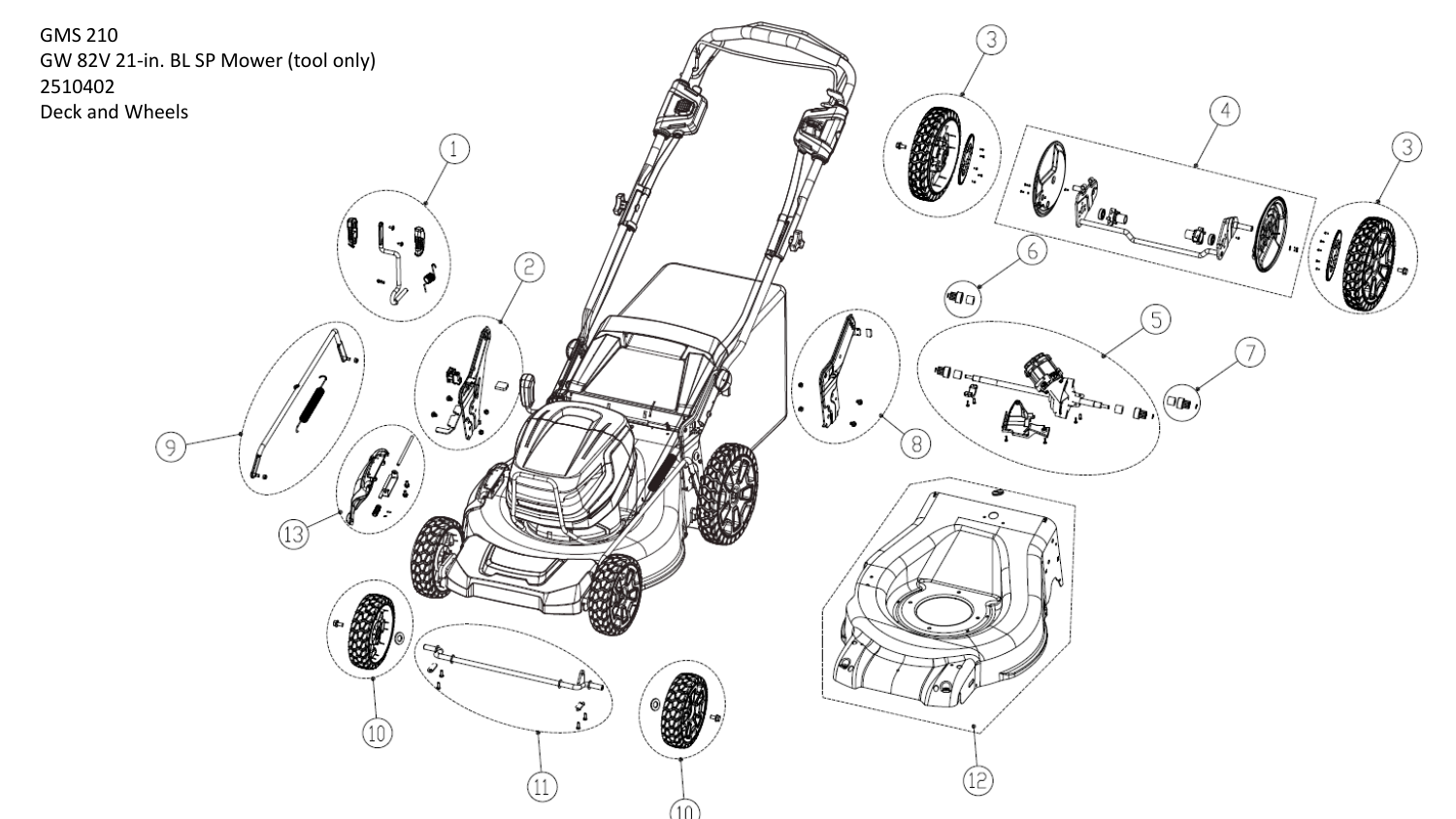**GMS 210** GW 82V 21-in. BL SP Mower (tool only) 2510402 Handles and Controls

ි

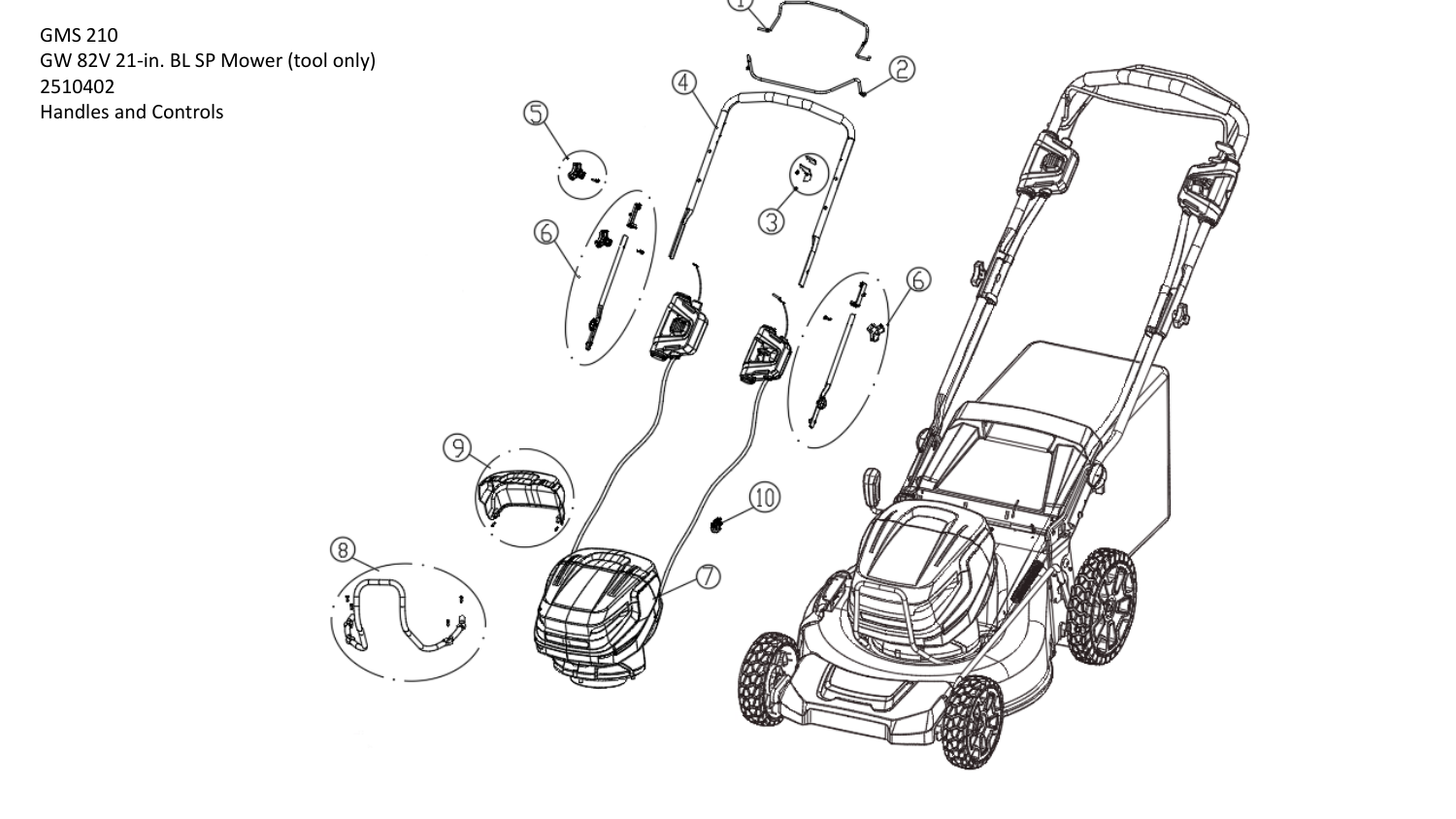